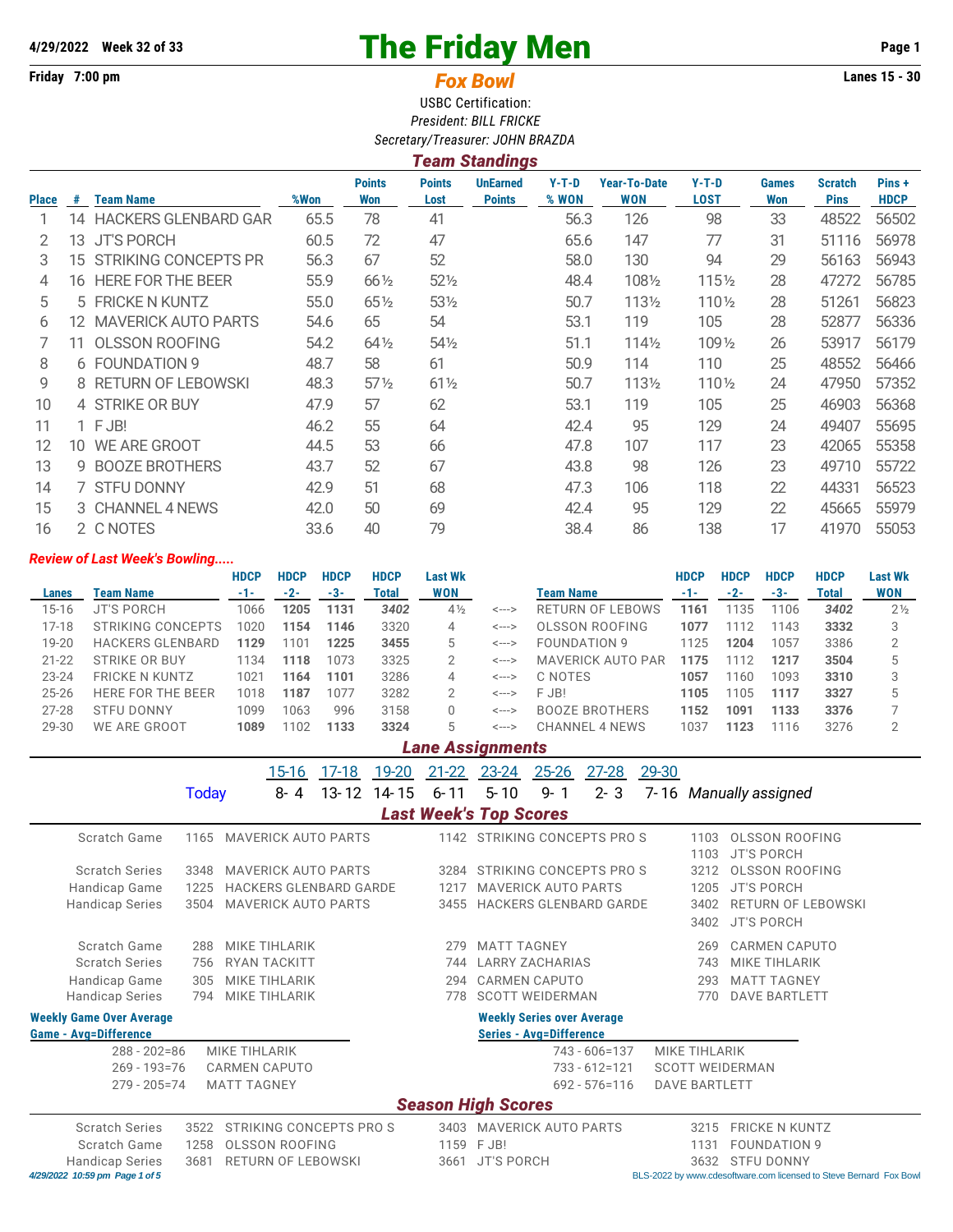| 4/29/2022 Week 32 of 33                                                                              |                                          |                 |                | <b>The Friday Men</b>  |                                           |                                                 |                                             |            |                     |                |              | Page 2       |
|------------------------------------------------------------------------------------------------------|------------------------------------------|-----------------|----------------|------------------------|-------------------------------------------|-------------------------------------------------|---------------------------------------------|------------|---------------------|----------------|--------------|--------------|
| Handicap Game                                                                                        |                                          |                 |                |                        | 1295 HERE FOR THE BEER                    | 1270<br><b>HACKERS GLENBARD GARDE</b>           |                                             |            |                     |                |              |              |
| <b>Scratch Series</b><br>Scratch Game                                                                |                                          |                 | 792<br>300     | RYAN TACKITT           | <b>DAVID SPRINGER</b>                     |                                                 |                                             |            |                     |                |              |              |
|                                                                                                      |                                          |                 |                | <b>RON LIBS</b><br>300 |                                           |                                                 |                                             | 300        | <b>TOM SIMS</b>     |                |              |              |
| <b>Handicap Series</b><br>858<br><b>CARMEN CAPUTO</b><br>Handicap Game<br><b>TOM BOESIGER</b><br>326 |                                          |                 |                | 852<br>318             | <b>KELLY SCHWINN</b><br><b>MIKE BLACK</b> |                                                 |                                             | 837<br>316 | <b>JOHN MULLINS</b> | MARVIN BOORSMA |              |              |
| <b>Season Game Over Average</b><br><b>Game - Avg=Difference</b>                                      |                                          |                 |                |                        |                                           | <b>Season Series over Average</b>               |                                             |            |                     |                |              |              |
|                                                                                                      | $300 - 189 = 111$<br><b>BRIAN KUNTZ</b>  |                 |                |                        |                                           | <b>Series - Avg=Difference</b><br>759 - 555=204 |                                             |            |                     |                |              |              |
|                                                                                                      | <b>TOM BOESIGER</b><br>$289 - 181 = 108$ |                 |                |                        |                                           | 744 - 543=201                                   | <b>CARMEN CAPUTO</b><br><b>TOM BOESIGER</b> |            |                     |                |              |              |
|                                                                                                      | <b>MIKE BLACK</b><br>298 - 198=100       |                 |                |                        |                                           | $807 - 612 = 195$                               | <b>KELLY SCHWINN</b>                        |            |                     |                |              |              |
|                                                                                                      |                                          |                 |                | <b>Team Rosters</b>    |                                           |                                                 |                                             |            |                     |                |              |              |
| <b>Bowling</b>                                                                                       |                                          |                 |                |                        |                                           | <b>To Raise</b>                                 | <b>To Drop</b>                              |            |                     |                |              | <b>HDCP</b>  |
| $\overline{1D}$ #<br>Hand                                                                            | <b>Name</b>                              | <b>Avg HDCP</b> |                | <b>Pins Gms</b>        |                                           | $Avg +1$                                        | $Avg -1$                                    | $-1 - 1$   | $-2-$               | $-3-$          | <b>Total</b> | <b>Total</b> |
| $1 - FJB!$                                                                                           |                                          |                 |                |                        |                                           |                                                 |                                             |            |                     |                |              |              |
| 1                                                                                                    | <b>RICH EDWARDS</b>                      | 198             | 20             | 17836                  | 90                                        | 671                                             | 577                                         | 192        | 209                 | 214            | 615          | 678          |
| 4                                                                                                    | <b>SERGEY SAVENOK</b>                    | 160             | 57             | 4825                   | 30                                        | 488                                             | 454                                         |            |                     |                | 0            | 0            |
| $\overline{2}$                                                                                       | <b>BOB KALLIEN</b>                       | 195             | 23             | 13472                  | 69                                        | 640                                             | 567                                         | 232        | 164                 | 180            | 576          | 645          |
| 3                                                                                                    | TOM BOWDEN                               | 201             | 18             | 18168                  | 90                                        | 618                                             | 524                                         | 215        | 226                 | 225            | 666          | 720          |
| 5                                                                                                    | <b>JOHN LIZON</b>                        | 202             | 17             | 18200                  | 90                                        | 679                                             | 585                                         | 189        | 224                 | 180            | 593          | 644          |
| 82                                                                                                   | <b>SCOTT THOMPSON</b>                    | 179             | 38             | 12387                  | 69                                        | 573                                             | 500                                         | 158        | 163                 | 199            | 520          | 634          |
| 107                                                                                                  | A J JOHNSON                              | 241             | 0              | 2894                   | 12                                        | 736                                             | 720                                         |            |                     |                | 0            | 0            |
| 81                                                                                                   | <b>DENNIS VIRNICH</b>                    | <b>bk178</b>    | 39             | $\mathbf 0$            | $\mathbf 0$                               |                                                 |                                             |            |                     |                | 0            | 0            |
| 83                                                                                                   | <b>KEVIN HANSEN</b>                      | bk211           | 8              | 749                    | 3                                         | 751                                             | 744                                         |            |                     |                | 0            | $\mathbf 0$  |
| 2 - C NOTES                                                                                          |                                          |                 |                |                        |                                           |                                                 |                                             |            |                     |                |              |              |
| 6                                                                                                    | <b>BRAD BENJAMIN</b>                     | 182             | 36             | 13688                  | 75                                        | 586                                             | 507                                         | 168        | 147                 | 161            | 476          | 581          |
| 7                                                                                                    | RYAN BENJAMIN                            | 215             | $\overline{4}$ | 20002                  | 93                                        | 734                                             | 637                                         | 175        | 257                 | 217            | 649          | 661          |
| 8                                                                                                    | <b>BOB BENJAMIN</b>                      | 163             | 54             | 12760                  | 78                                        | 524                                             | 442                                         | 173        | 184                 | 179            | 536          | 701          |
| 9                                                                                                    | <b>BRIAN ONSAGER</b>                     | 132             | 83             | 6376                   | 48                                        | 407                                             | 355                                         |            |                     |                | 0            | 0            |
| 10                                                                                                   | <b>BILL CHALBERG</b>                     | 162             | 55             | 7293                   | 45                                        | 531                                             | 482                                         | 172        | 159                 | 160            | 491          | 659          |
| 84                                                                                                   | <b>NELSON BENJAMIN</b>                   | 119             | 95             | 3934                   | 33                                        | 386                                             | 349                                         |            |                     |                | 0            | 0            |
| 85                                                                                                   | <b>MIKE HENGELS</b>                      | 136             | 79             | 11877                  | 87                                        | 453                                             | 362                                         | 138        | 182                 | 145            | 465          | 705          |
| <b>3 - CHANNEL 4 NEWS</b>                                                                            |                                          |                 |                |                        |                                           |                                                 |                                             |            |                     |                |              |              |
| 11                                                                                                   | <b>MATT SCHMIDT</b>                      | 171             | 46             | 13038                  | 76                                        | 550                                             | 470                                         |            | a161 a161 a161      |                | 483          | 621          |
| 12                                                                                                   | <b>BARRY FROEHLE</b>                     | 158             | 58             | 13643                  | 86                                        | 508                                             | 418                                         |            | 180 150 210         |                | 540          | 717          |
| 13                                                                                                   | JIM BOYD                                 | 185             | 33             | 15567                  | 84                                        | 615                                             | 527                                         |            | a175 a175 a175      |                | 525          | 624          |
| 14                                                                                                   | <b>JOHN MULLINS</b>                      | 193             | 25             | 17432                  | 90                                        | 610                                             | 516                                         | 160        | 203                 | 199            | 562          | 637          |
| 15                                                                                                   | <b>CRAIG BOLDT</b>                       | 184             | 34             | 14426                  | 78                                        | 559                                             | 477                                         | 162        | 235                 | 172            | 569          | 671          |
| 118                                                                                                  | <b>MARK LIND</b>                         | 175             | 42             | 1582                   | 9                                         | 530                                             | 517                                         |            |                     |                | 0            | 0            |
| 120                                                                                                  | <b>JOSH ADAMS</b>                        | 155             | 61             | 466                    | 3                                         | 470                                             | 463                                         |            |                     |                | 0            | 0            |
| <b>4 - STRIKE OR BUY</b>                                                                             |                                          |                 |                |                        |                                           |                                                 |                                             |            |                     |                |              |              |
| 16                                                                                                   | <b>KEVIN POCH</b>                        | 219             | 0              | 19133                  | 87                                        | 667                                             | 576                                         | 195        | 204                 | 244            | 643          | 643          |
| 17                                                                                                   | <b>LARRY HARTNETT</b>                    | 127             | 88             | 10344                  | 81                                        | 408                                             | 323                                         | 129        | 160                 | 137            | 426          | 690          |
| 18                                                                                                   | TED BIBERSTEINN                          | 156             | 60             | 14526                  | 93                                        | 546                                             | 449                                         | 159        | 158                 | 139            | 456          | 636          |
| 19                                                                                                   | <b>JAKE BIBERSTEIN</b>                   | 198             | 20             | 17840                  | 90                                        | 667                                             | 573                                         | 224        | 228                 | 189            | 641          | 704          |
| 20                                                                                                   | <b>JASON RIHA</b>                        | 211             | 8              | 19652                  | 93                                        | 700                                             | 603                                         | 248        | 189                 | 185            | 622          | 646          |
| 86                                                                                                   | <b>GREG PAS</b>                          | bk160           | 57             | 1125                   | 6                                         | 567                                             | 557                                         |            |                     |                | 0            | 0            |
| 87                                                                                                   | JOE WOOD                                 | 175             | 42             | $\mathbf{0}$           | 0                                         |                                                 |                                             |            |                     |                | 0            | 0            |
| 88                                                                                                   | <b>DOUG FULLER</b>                       | bk216           | 3              | 646                    | 3                                         | 650                                             | 643                                         |            |                     |                | 0            | 0            |
|                                                                                                      |                                          |                 |                |                        |                                           |                                                 |                                             |            |                     |                |              |              |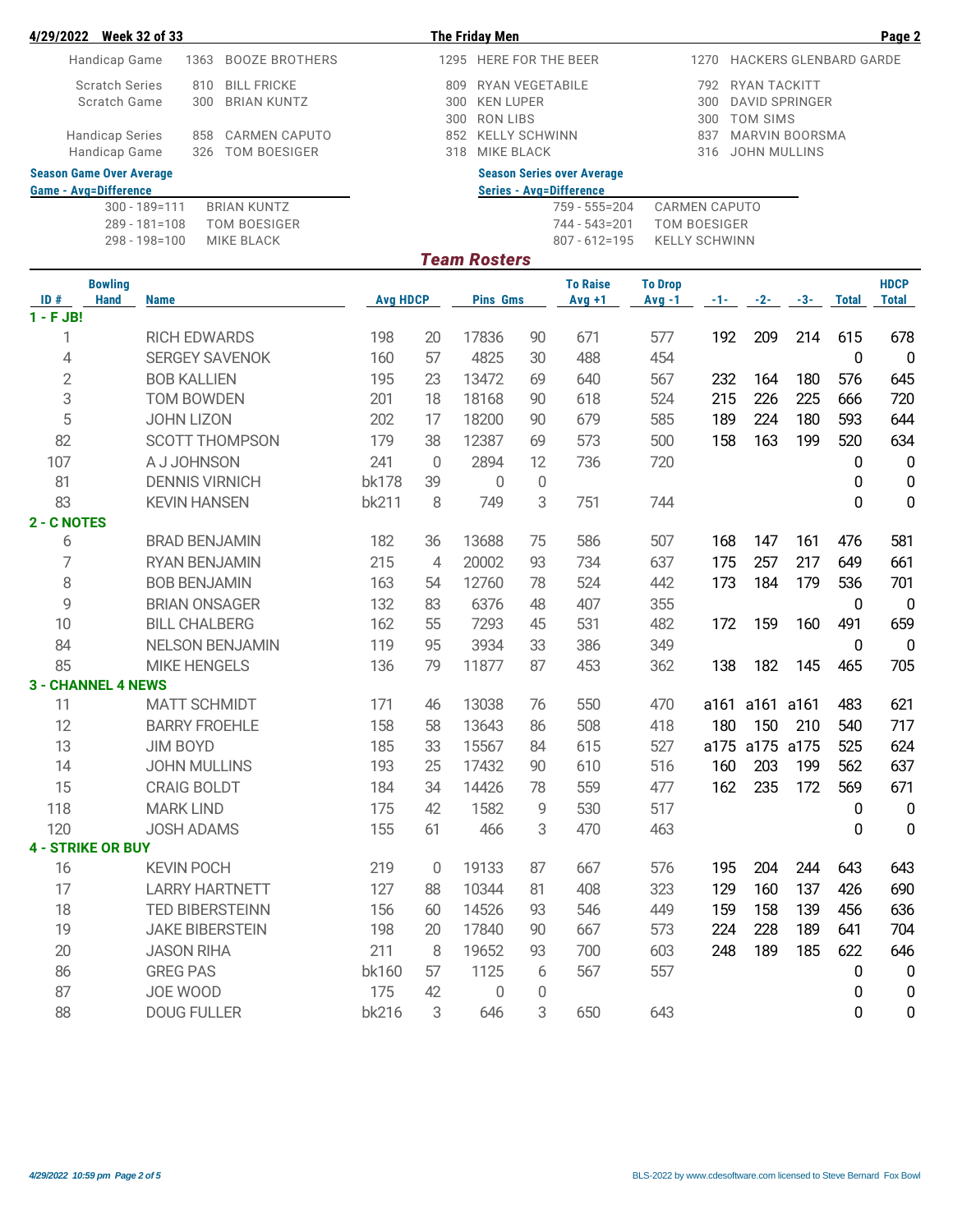|     | 4/29/2022 Week 32 of 33   |                               |                 |             | <b>The Friday Men</b> |                |                 |                |     |                |       |              | Page 3           |
|-----|---------------------------|-------------------------------|-----------------|-------------|-----------------------|----------------|-----------------|----------------|-----|----------------|-------|--------------|------------------|
|     | <b>Bowling</b>            |                               |                 |             |                       |                | <b>To Raise</b> | <b>To Drop</b> |     |                |       |              | <b>HDCP</b>      |
| ID# | <b>Hand</b>               | <b>Name</b>                   | <b>Avg HDCP</b> |             | <b>Pins Gms</b>       |                | $Avg +1$        | $Avg -1$       |     | $-1$ $-2$ $-2$ | $-3-$ | <b>Total</b> | <b>Total</b>     |
|     | <b>5 - FRICKE N KUNTZ</b> |                               |                 |             |                       |                |                 |                |     |                |       |              |                  |
| 21  |                           | <b>BRIAN KUNTZ</b>            | 190             | 28          | 15424                 | 81             | 620             | 535            | 160 | 220            | 193   | 573          | 657              |
| 22  | R                         | <b>BILL FRICKE</b>            | 230             | $\Omega$    | 17985                 | 78             | 726             | 644            | 211 | 258            | 226   | 695          | 695              |
| 23  |                           | <b>AL KUNTZ</b>               | 172             | 45          | 12452                 | 72             | 523             | 447            | 144 | 156            | 160   | 460          | 592              |
| 24  |                           | <b>KEN LUPER</b>              | 211             | 8           | 16513                 | 78             | 659             | 577            |     |                |       | $\bf{0}$     | $\mathbf 0$      |
| 25  | R                         | <b>JOHN BRAZDA</b>            | 218             | 1           | 18341                 | 84             | 712             | 624            | 196 | 234            | 237   | 667          | 670              |
| 89  |                           | <b>DERICK ANHALT</b>          | 164             | 53          | 11865                 | 72             | 510             | 434            | 192 | 178            | 167   | 537          | 696              |
| 90  |                           | <b>MIKE ARNIERI</b>           | 159             | 57          | 1436                  | 9              | 484             | 471            |     |                |       | 0            | $\overline{0}$   |
|     | <b>6 - FOUNDATION 9</b>   |                               |                 |             |                       |                |                 |                |     |                |       |              |                  |
| 26  |                           | <b>MIKE BLACK</b>             | 203             | 16          | 18936                 | 93             | 648             | 551            | 195 | 218            | 222   | 635          | 683              |
| 27  |                           | <b>JOE KIELMA JR</b>          | 180             | 38          | 14595                 | 81             | 609             | 524            | 177 | 214            | 168   | 559          | 673              |
| 28  |                           | <b>DAVE BARTLETT</b>          | 193             | 25          | 17209                 | 89             | 639             | 546            | 256 | 235            | 201   | 692          | 770              |
| 29  |                           | <b>JOSH KIELMA</b>            | 190             | 28          | 5711                  | 30             | 592             | 558            |     |                |       | 0            | $\overline{0}$   |
| 30  |                           | <b>KEVIN PIPAL</b>            | 136             | 79          | 2875                  | 21             | 413             | 388            |     |                |       | 0            | $\mathbf 0$      |
| 91  |                           | <b>EMILIO HOLMES</b>          | 192             | 26          | 16133                 | 84             | 658             | 570            | 148 | 192            | 185   | 525          | 603              |
| 121 |                           | PEYTON KIELMA                 | 93              | 120         | 559                   | 6              | 287             | 277            |     |                |       | $\bf{0}$     | $\overline{0}$   |
| 122 |                           | ZACH GODZICKI                 | 193             | 25          | 6397                  | 33             | 587             | 550            | 216 | 212            | 148   | 576          | 648              |
|     | <b>7 - STFU DONNY</b>     |                               |                 |             |                       |                |                 |                |     |                |       |              |                  |
| 31  |                           | <b>SCOTT HUBACEK</b>          | 159             | 57          | 10380                 | 65             | 500             | 431            |     |                |       | 0            | $\boldsymbol{0}$ |
| 32  |                           | AL KELLER                     | 152             | 64          | 13228                 | 87             | 542             | 451            | 144 | 144            | 128   | 416          | 608              |
| 33  |                           | <b>RUSS WAJDA</b>             | 168             | 49          | 10588                 | 63             | 566             | 499            | 135 | 153            | 159   | 447          | 591              |
| 34  |                           | <b>BUD HAIMANN</b>            | 140             | 76          | 7168                  | 51             | 446             | 391            | 139 | 127            | 128   | 394          | 619              |
| 35  |                           | <b>BRADLEY THORNTON</b>       | 175             | 42          | $\mathbf{0}$          | $\overline{0}$ |                 |                |     |                |       | 0            | $\overline{0}$   |
| 92  |                           | <b>KEN MC GAHA</b>            | 187             | 31          | 16320                 | 87             | 600             | 509            | 213 | 207            | 150   | 570          | 663              |
| 93  |                           | JOE MC GAHA                   | 200             | 19          | 18610                 | 93             | 686             | 589            | 229 | 193            | 192   | 614          | 671              |
|     |                           | <b>8 - RETURN OF LEBOWSKI</b> |                 |             |                       |                |                 |                |     |                |       |              |                  |
| 36  |                           | <b>JEFF CATUARA</b>           | 189             | 29          | 15327                 | 81             | 633             | 548            | 197 | 181            | 155   | 533          | 620              |
| 37  |                           | <b>BRUCE LEO</b>              | 159             | 57          | 11943                 | 75             | 537             | 458            | 150 | 165            | 175   | 490          | 661              |
| 38  |                           | <b>SCOTT WEIDERMAN</b>        | 205             | 14          | 17883                 | 87             | 657             | 566            | 233 | 255            | 245   | 733          | 778              |
| 39  |                           | <b>LUKE HER</b>               | 164             | 53          | 15809                 | 96             | 526             | 426            | 199 | 147            | 180   | 526          | 685              |
| 40  |                           | <b>MIKE RICHARDSON</b>        | 168             | 49          | 3031                  | 18             | 518             | 496            |     |                |       | 0            | 0                |
| 94  |                           | <b>BILL SCHNEEGAS</b>         | 186             | $32\,$      | 15671                 | 84             | 598             | 510            | 194 | 199            | 163   | 556          | 652              |
| 95  |                           | <b>WILLIAM RODRIGUEZ</b>      | 231             | $\mathbf 0$ | 5554                  | 24             | 710             | 682            |     |                |       | 0            | 0                |
|     | <b>9 - BOOZE BROTHERS</b> |                               |                 |             |                       |                |                 |                |     |                |       |              |                  |
| 41  |                           | <b>BILL KONOPKA</b>           | 197             | 21          | 16618                 | 84             | 608             | 520            | 232 | 204            | 187   | 623          | 686              |
| 42  |                           | TOM OSBORN                    | 187             | 31          | 17426                 | 93             | 622             | 525            | 191 | 158            | 183   | 532          | 625              |
| 43  |                           | <b>KYLE CHAPMAN</b>           | 189             | 29          | 15331                 | 81             | 629             | 544            | 168 | 247            | 192   | 607          | 697              |
| 44  |                           | <b>KELLY SCHWINN</b>          | 212             | 7           | 14642                 | 69             | 694             | 621            | 182 | 199            | 202   | 583          | 601              |
| 45  |                           | JOHN CHAPMAN                  | 197             | 21          | 18912                 | 96             | 690             | 590            | 265 | 169            | 255   | 689          | 758              |
| 96  |                           | <b>RICK CHAPMAN</b>           | 164             | 53          | 2463                  | 15             | 507             | 488            |     |                |       | 0            | $\mathbf 0$      |
|     | 10 - WE ARE GROOT         |                               |                 |             |                       |                |                 |                |     |                |       |              |                  |
| 46  |                           | <b>TOM BOESIGER</b>           | 189             | 29          | 17612                 | 93             | 628             | 531            | 192 | 168            | 207   | 567          | 654              |
| 47  |                           | <b>SCOTT TEGTMEYER</b>        | 136             | 79          | 11853                 | 87             | 477             | 386            | 145 | 137            | 122   | 404          | 641              |
| 48  |                           | CHRIS BOBYSUD                 | 140             | 76          | 11827                 | 84             | 440             | 352            | 158 | 172            | 165   | 495          | 723              |
| 49  |                           | JOHN MONINO                   | 167             | 50          | 10029                 | 60             | 555             | 491            |     | a157 a157 a157 |       | 471          | 621              |
|     |                           |                               |                 |             |                       |                |                 |                |     |                |       |              |                  |
| 50  |                           | <b>MARVIN BOORSMA</b>         | 197             | 21          | 17770                 | 90             | 644             | 550            | 179 | 210            | 224   | 613          | 676              |
| 119 |                           | <b>ANTHONY BAUGUS</b>         | bk180           | 38          | 0                     | $\mathbf 0$    |                 |                |     |                |       | 0            | $\pmb{0}$        |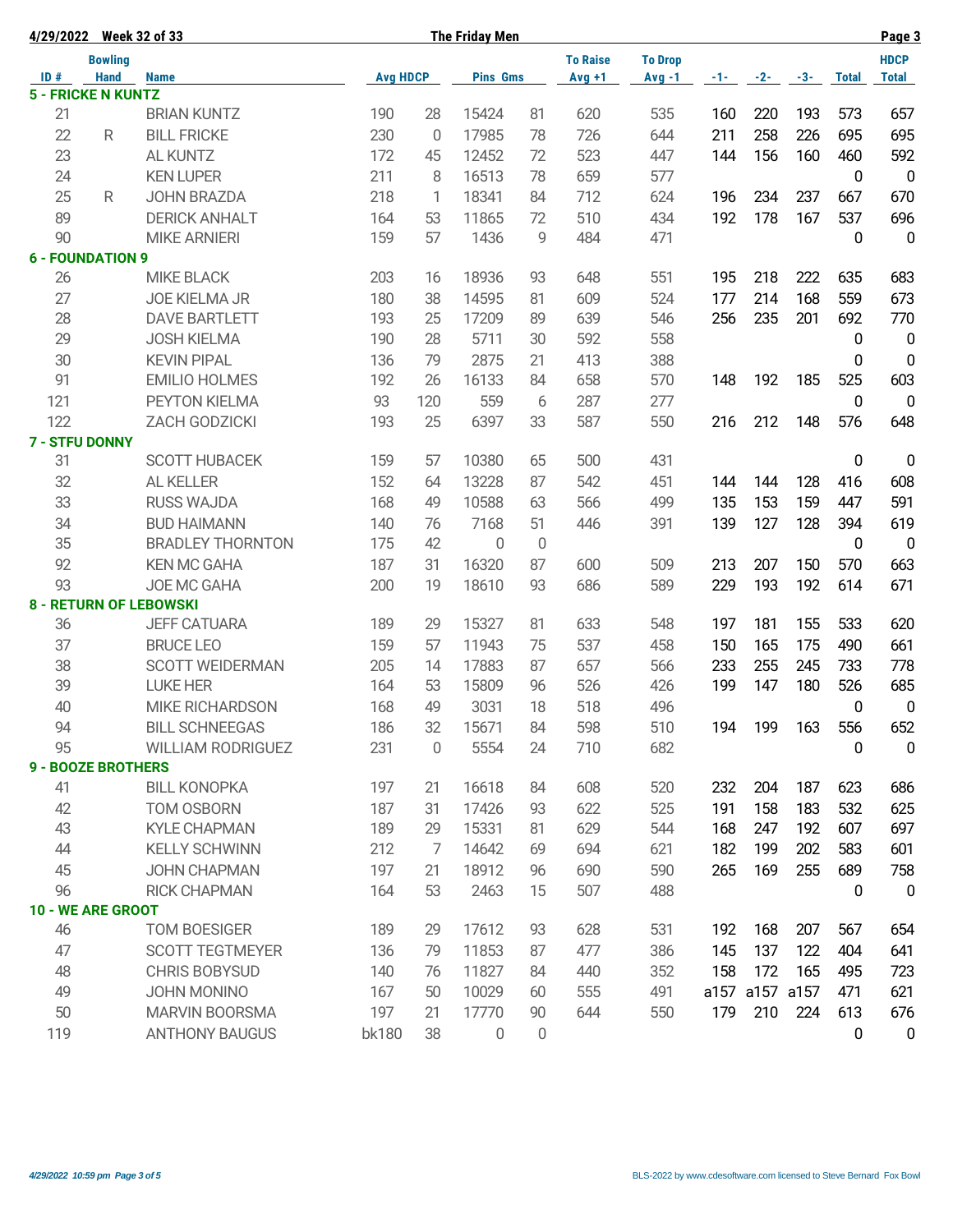| 4/29/2022 Week 32 of 33    |                                        |                              | <b>The Friday Men</b> |                 | Page 4 |                                    |                |       |       |       |              |                |
|----------------------------|----------------------------------------|------------------------------|-----------------------|-----------------|--------|------------------------------------|----------------|-------|-------|-------|--------------|----------------|
|                            | <b>Bowling</b>                         |                              |                       |                 |        | <b>To Raise</b>                    | <b>To Drop</b> |       |       |       |              | <b>HDCP</b>    |
| ID#                        | <b>Hand</b><br><b>Name</b>             | <b>Avg HDCP</b>              |                       | <b>Pins Gms</b> |        | $Avq + 1$                          | $Avg -1$       | $-1-$ | $-2-$ | $-3-$ | <b>Total</b> | <b>Total</b>   |
| <b>11 - OLSSON ROOFING</b> |                                        |                              |                       |                 |        |                                    |                |       |       |       |              |                |
| 51                         | <b>BUBBA TACKITT</b>                   | 191                          | 27                    | 13819           | 72     | 581                                | 505            | 192   | 205   | 171   | 568          | 646            |
| 52                         | <b>DON WILKINSON</b>                   | bk201                        | 18                    | 563             | 3      | 565                                | 558            |       |       |       | 0            | $\mathbf 0$    |
| 53                         | <b>WARREN BANFIELD</b>                 | 206                          | 13                    | 18600           | 90     | 651                                | 557            | 194   | 225   | 259   | 678          | 717            |
| 54                         | <b>BOBBY MC CUE</b>                    | 176                          | 41                    | 2116            | 12     | 539                                | 523            |       |       |       | 0            | 0              |
| 55                         | <b>REGI DE LUNA</b>                    | 201                          | 18                    | 16928           | 84     | 646                                | 558            | a191  | a191  | a191  | 573          | 627            |
| 98                         | <b>KENNY DAVIS</b>                     | 216                          | 3                     | 18878           | 87     | 652                                | 561            | 196   | 218   | 223   | 637          | 643            |
| 99                         | <b>RYAN TACKITT</b>                    | 241                          | 0                     | 20284           | 84     | 770                                | 682            | 264   | 233   | 259   | 756          | 756            |
| 115                        | STEPHEN WALKER                         | 195                          | 23                    | 2928            | 15     | 600                                | 581            |       |       |       | 0            | $\overline{0}$ |
|                            | <b>12 - MAVERICK AUTO PARTS</b>        |                              |                       |                 |        |                                    |                |       |       |       |              |                |
| 56                         | <b>CURTIS JONES</b>                    | 206                          | 13                    | 17312           | 84     | 697                                | 609            | 235   | 208   | 203   | 646          | 688            |
| 57                         | <b>JIM KRATKY</b>                      | 181                          | 37                    | 7257            | 40     | 569                                | 525            |       |       |       | 0            | $\overline{0}$ |
| 58                         | MICHAEL BYCZYNSKI                      | 221                          | $\Omega$              | 18565           | 84     | 749                                | 661            | 245   | 236   | 183   | 664          | 664            |
| 59                         | TIM CREIGHTON                          | 210                          | 9                     | 20234           | 96     | 655                                | 555            | 225   | 215   | 233   | 673          | 700            |
| 60                         | <b>DAVID SPRINGER</b>                  | 207                          | 12                    | 18028           | 87     | 692                                | 601            | 175   | 189   | 258   | 622          | 658            |
| 100                        | <b>MIKE TIHLARIK</b>                   | 204                          | 15                    | 9837            | 48     | 618                                | 566            | 243   | 212   | 288   | 743          | 794            |
| 108                        | <b>JACOB JONES</b>                     | 200                          | 19                    | 1803            | 9      | 609                                | 596            |       |       |       | 0            | $\mathbf 0$    |
| 116                        | <b>AJAY SINGH</b>                      | <b>bk192</b>                 | 26                    | 1107            | 6      | 558                                | 548            |       |       |       | 0            | $\pmb{0}$      |
| 117                        | <b>KENNY BENSON</b>                    | 191                          | 27                    | 1720            | 9      | 584                                | 571            |       |       |       | 0            | $\mathbf 0$    |
| 13 - JT'S PORCH            |                                        |                              |                       |                 |        |                                    |                |       |       |       |              |                |
| 61                         | <b>JOE FITZNER</b>                     | 209                          | 10                    | 16372           | 78     | 638                                | 556            | 185   | 180   | 258   | 623          | 653            |
| 62                         | <b>WAYNE DIXON</b>                     | 171                          | 46                    | 13397           | 78     | 535                                | 453            | 191   | 225   | 146   | 562          | 700            |
| 63                         | <b>KEVIN TAGNEY</b>                    | 191                          | 27                    | 16056           | 84     | 648                                | 560            | 212   | 207   | 206   | 625          | 709            |
| 64                         | MIKE SULLIVAN                          | 207                          | 12                    | 14321           | 69     | 655                                | 582            | 213   | 237   | 190   | 640          | 676            |
| 65                         | <b>JEFF MALACEK</b>                    | 183                          | 35                    | 7147            | 39     | 581                                | 538            |       |       |       | 0            | $\mathbf 0$    |
| 101                        | <b>MIKE FITZNER</b>                    | 215                          | $\overline{4}$        | 14873           | 69     | 679                                | 606            | 163   | 254   | 229   | 646          | 658            |
| 102                        | <b>NICK TAGNEY</b>                     | 190                          | 28                    | 6274            | 33     | 602                                | 565            |       |       |       | 0            | $\mathbf 0$    |
| 103                        | <b>MIKE LALOWSKI</b>                   | 212                          | 7                     | 6366            | 30     | 663                                | 629            |       |       |       | 0            | 0              |
|                            | <b>14 - HACKERS GLENBARD GARDENS</b>   |                              |                       |                 |        |                                    |                |       |       |       |              |                |
| 66                         | <b>MATT TAGNEY</b>                     | 206                          | 13                    | 19182           | 93     | 690                                | 593            | 245   | 169   | 279   | 693          | 735            |
| 67                         | <b>MIKE TAGNEY</b>                     | 188                          | 30                    | 15798           | 84     | 645                                | 557            | 166   | 204   | 217   | 587          | 680            |
| 68                         | <b>JEFF LAGRO</b>                      | 180                          | 38                    | 14067           | 78     | 594                                | 512            | 194   | 203   | 181   | 578          | 692            |
| 69                         | <b>DAN HACKER</b>                      | 157                          | 59                    | 8979            | 57     | 501                                | 440            |       |       |       | 0            | 0              |
| 70                         | <b>TROY ROTHFAHN</b>                   | 198                          | 20                    | 17239           | 87     | 671                                | 580            | 221   | 209   | 179   | 609          | 672            |
| 104                        | <b>MIKE PETERSON</b>                   | 191                          | 27                    | 12664           | 66     | 584                                | 514            | 170   | 183   | 236   | 589          | 670            |
|                            | <b>15 - STRIKING CONCEPTS PRO SHOP</b> |                              |                       |                 |        |                                    |                |       |       |       |              |                |
| 71                         | <b>LARRY ZACHARIAS</b>                 | 221                          | 0                     | 19969           | 90     | 677                                | 583            | 257   | 259   | 228   | 744          | 744            |
| 72                         | <b>RON LIBS</b>                        | 222                          | 0                     | 16681           | 75     | 713                                | 634            | 198   | 227   | 247   | 672          | 672            |
| 73                         | <b>JIM VEGETABILE</b>                  | 221                          | 0                     | 19938           | 90     | 708                                | 614            | 203   | 191   | 213   | 607          | 607            |
| 74                         | <b>TOM SIMS</b>                        | 226                          | 0                     | 15620           | 69     | 724                                | 651            | 175   | 238   | 254   | 667          | 667            |
| 75                         | DON CONGDON                            | 197                          | 21                    | 13046           | 66     | 616                                | 546            | 175   | 227   | 192   | 594          | 657            |
| 105                        | RYAN VEGETABILE                        | 218                          | 1                     | 18388           | 84     | 665                                | 577            |       |       |       | 0            | $\mathbf 0$    |
|                            | <b>16 - HERE FOR THE BEER</b>          |                              |                       |                 |        |                                    |                |       |       |       |              |                |
| 76                         | <b>MATT REIF</b>                       | 194                          | 24                    | 17514           | 90     | 621                                | 527            | 181   | 203   | 194   | 578          | 650            |
| 77                         | <b>STEVE AUGUST</b>                    | 168                          | 49                    | 15676           | 93     | 548                                | 451            | 173   | 178   | 150   | 501          | 648            |
| 78                         | <b>CARMEN CAPUTO</b>                   | 194                          | 24                    | 18638           | 96     | 667                                | 567            | 160   | 269   | 235   | 664          | 739            |
| 79                         | <b>DAN DWYER</b>                       | 170                          | 47                    | 15812           | 93     | 604                                | 507            | 136   | 195   | 140   | 471          | 612            |
| 80                         | <b>FRANK STANCE</b>                    | 184                          | 34                    | 16576           | 90     | 629                                | 535            | 187   | 161   | 177   | 525          | 627            |
| 106                        | <b>AUSTIN STANCE</b>                   | 95                           | 118                   | 855             | 9      | 297                                | 284            |       |       |       | 0            | $\mathbf 0$    |
|                            |                                        |                              |                       |                 |        |                                    |                |       |       |       |              |                |
|                            |                                        | <b>Temporary Substitutes</b> |                       |                 |        | <b>Division 1: Enter Div Label</b> |                |       |       |       |              |                |

z *Division 1: Enter Div Label*